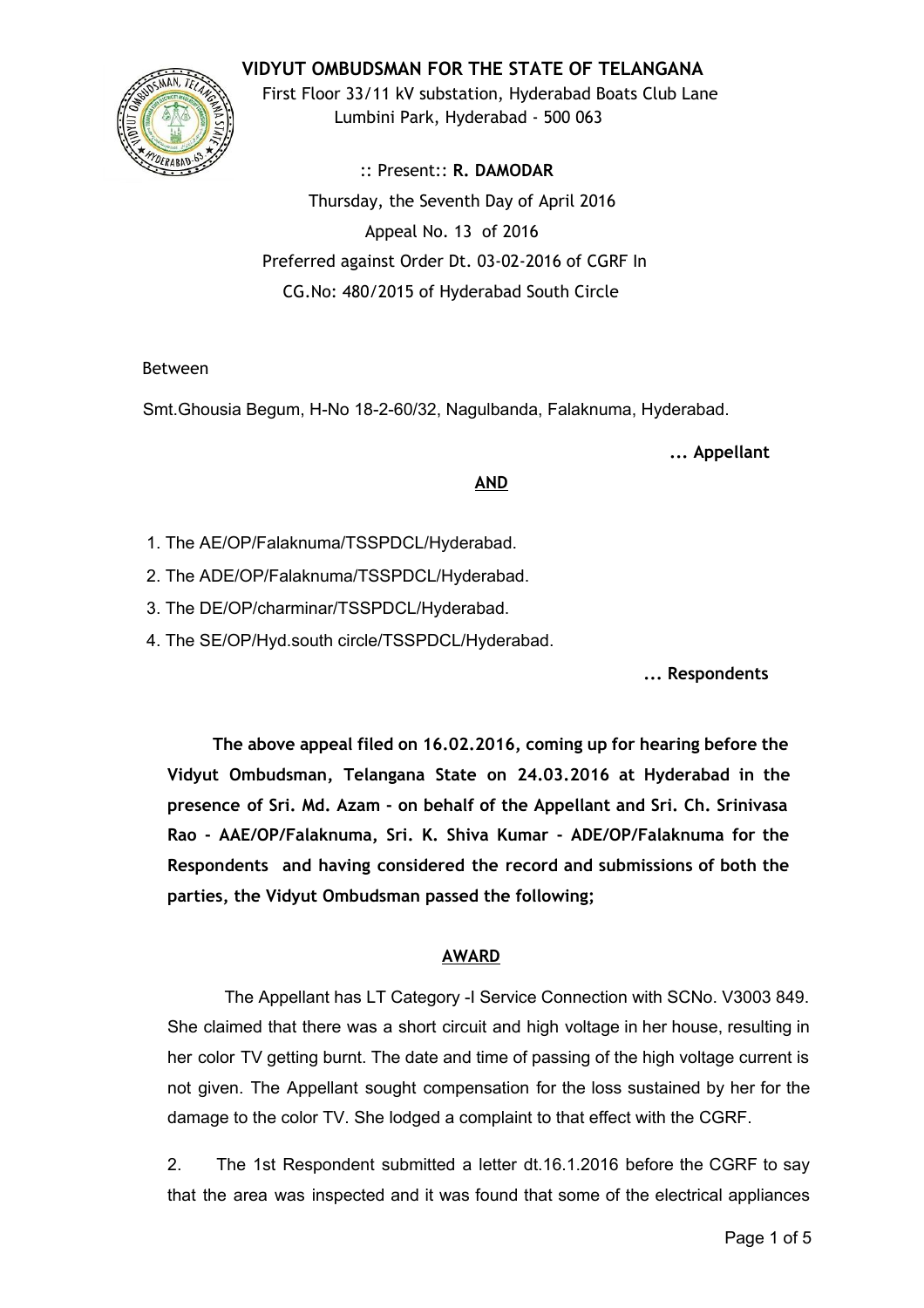were damaged in Nagalbanda, Ambedkar Nagar areas, which was reported to the 3rd Respondent/DEE/O/Charminar. He further stated that the electrical appliances were damaged as a result of melting of street light leading to short circuiting the phase and neutral wires, causing high current passing through the neutral.

3. The 2nd Respondent admitted before the CGRF that there was short circuit between the phase and neutral, resulting in high voltage and that the necessary earthing was done at the DTR and the damaged 120sqmm AB cable was replaced with a new cable.

4. The CGRF, After going through the material before it, came to the conclusion that the Respondents have rectifed the problem by providing proper earthing at the DTR and replacing the defective 120sq.mm AB cable. As far as the damage to the TV is concerned, the CGRF directed the Appellant to approach GHMC authorities, on the ground that the street lights are being maintained by them, through the impugned orders.

5. Aggrieved and not satisfied with the impugned orders, the Appellant preferred the present Appeal claiming that the 2nd Respondent/ADE/OP/Falaknuma had inspected the neighbourhood and observed that many household appliances were damaged due to high voltage/high current and that her complaint was not acted upon by the 3rd Respondent and that the loss due to damage to her color TV set worth Rs 11,000/- was ignored and no compensation was paid. She sought compensation of Rs 11,000/- from the Respondents.

6. Mediation failed to succeed, as there was no meeting point between the parties. Hence the matter is being disposed of on merits.

- 7. On the basis of the material on record, the following issues arise for determination:
	- i. Whether the Appellant is entitled to compensation of Rs 11,000/ for the damage to her color TV set caused by high voltage?
- ii. Whether the impugned orders are ilable to be set aside?

### **Issues 1 and 2**

8. The Appellant claimed that her color TV set was burnt due to high voltage and that the entire locality suffered due to high voltage and that it was the duty of the Respondents to maintain proper voltage and that she is entitled to compensation for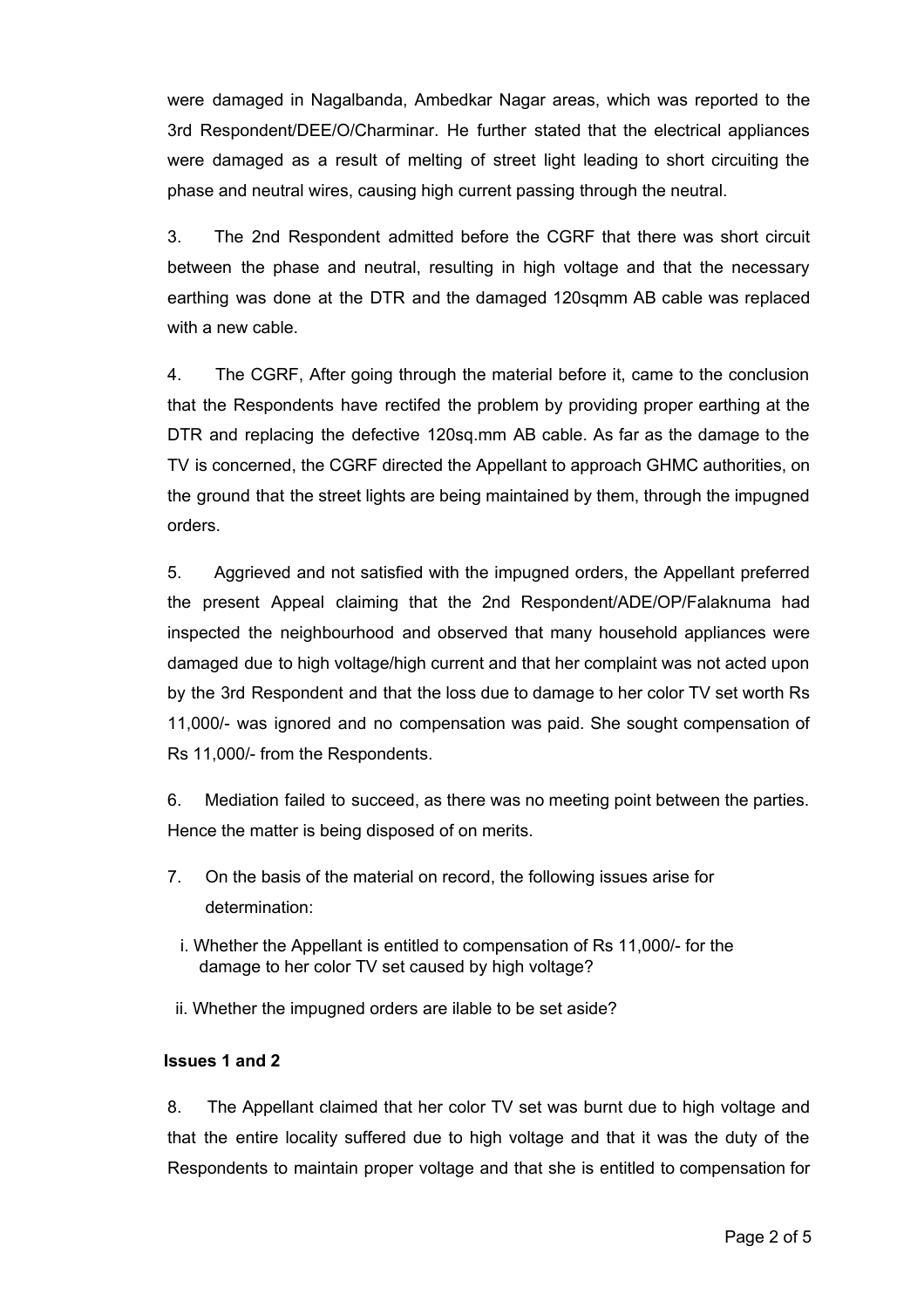the loss sustained by her. The 1st Respondent claimed that on 16.1.2016 the affected area was inspected and damage to the electrical appliances in Nagalbanda and Ambedkar Nagar was discovered and that it was reported to the 3rd Respondent/DEE/OP/Charminar. The Respondents gave the reason for this high voltage as melting of the street light choke leading to short circuit in a Phase and neutral wires, causing high current passing through the neutral.

9. In this Appeal, the 2nd Respondent filed a reply to the effect that"on verification of the above field area on same day, it was found that one number of street light choke at location H.No  $18-2-60/21$ , Nagulabanda melted and short circuited the phase and neutral, causing high current passing in electrical network." He further stated that the appliances got burnt due to melting of choke of the street light, causing damage to TSSPDCL network and melting of 120 sq.mm cable. He stated that the damaged article was changed and proper earthing was given. He further significantly stated that the GHMC has been maintaining the street lights and its staff replaced the Choke and therefore, he claimed that the Respondents are not liable for the mishap.

10. The Electricity Act, 2003 provides for standards of performance. Sec 57 (2) of the Electricity Act,2003 provides that "If a licensee fails to meet the standards specified under subsection (1), without prejudice to any penalty which may be imposed or prosecution be initiated, he shall be liable to pay such compensation to the person affected as may be determined by the Appropriate Commission."

11. The Regulation 7 of 2004 and Regulation 9 of 2013 contain schedules which specify compensation on the basis of performance to the consumers. These Regulations contain the Licensee's Standards of Performance and compensation to the consumers in case of defect in maintaining the standard prescribed. A perusal of the schedule shows that no specific compensation is prescribed for the damage caused to the consumers appliances in case of passing high voltage.

12. Generally, high voltage is an undesirable situation for a healthy electrical system. High voltage occurs due to various reasons such as short circuit of lines due to heavy gales/winds, falling of foreign material over the lines, falling of tree branches over the lines. In the present case, the burnt choke of a street light resulted in short circuit of the phase and neutral, inducing high voltage instantaneously causing damage to the cable as well as neutral of DTR. It also caused damage to the electrical appliances of the consumers. This type of mishaps are very difficult to predict and controlled by the human interventions, except through regular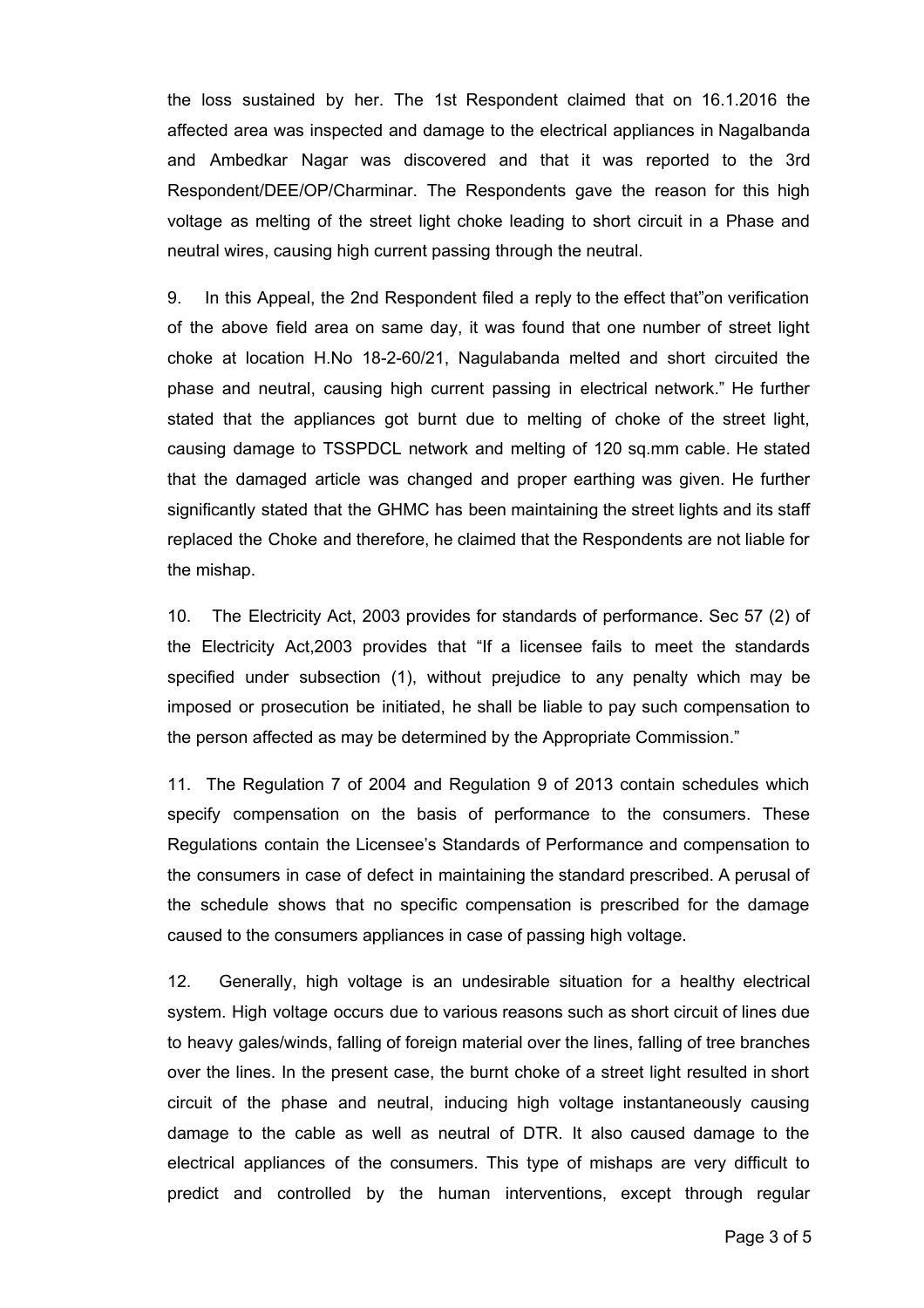maintenance of the equipment and lines etc which would, to some extent, avert similar mishaps.

13. The compensation can be awarded only in cases which are indicated in the schedules to Regulations 7 of 2004 and 9 of 2013. Damage to the household articles due to passing of high voltage is not one of the standards prescribed entitling to compensation for loss or damage to the appliances. There is a provision for payment of compensation only in case of voltage fluctuations not getting corrected within the prescribed time frame.

14. The Appellant failed to give the date of passing of high voltage. It is however clearly admitted by the Respondents that there was passing of the high voltage in the two areas including the area in which the Appellant has been probably living. The Appellant failed to produce any copy of receipt indicating that he purchased the TV in question, its brand and the details of when it was purchased etc. When enquired during the arguments, the representative of the Appellant stated that the TV was purchased about 6 or 7 years back. These details are not so important now because there is no provision in the standards prescribed for payment of compensation for the loss or damage caused to the household articles and there is no other material to consider the plea of the Appellant for compensation. The free advice given by the CGRF to the Appellant that since the GHMC has been maintaining the street lights, the Appellant may approach the GHMC for compensation is quite disconcerting. As far as the DISCOM is concerned, it is liable for the defect in service to the consumers, as enumerated in the schedules given in Regulation 7 of 2004 and Regulation 9 of 2013. The Respondents are found not liable to pay compensation to the Appellant in the light of the standards of performance prescribed. The CGRF has rightly not awarded any compensation to the Appellant against the DISCOM. There are no grounds to interfere with the impugned orders. The Issues 1 and 2 are answered accordingly.

15. In the result the Appeal is disposed of confirming the impugned orders.

Typed by CCO, Corrected, Signed and Pronounced by me on this the 7th day of April, 2016.

Sd/‐

**VIDYUT OMBUDSMAN**